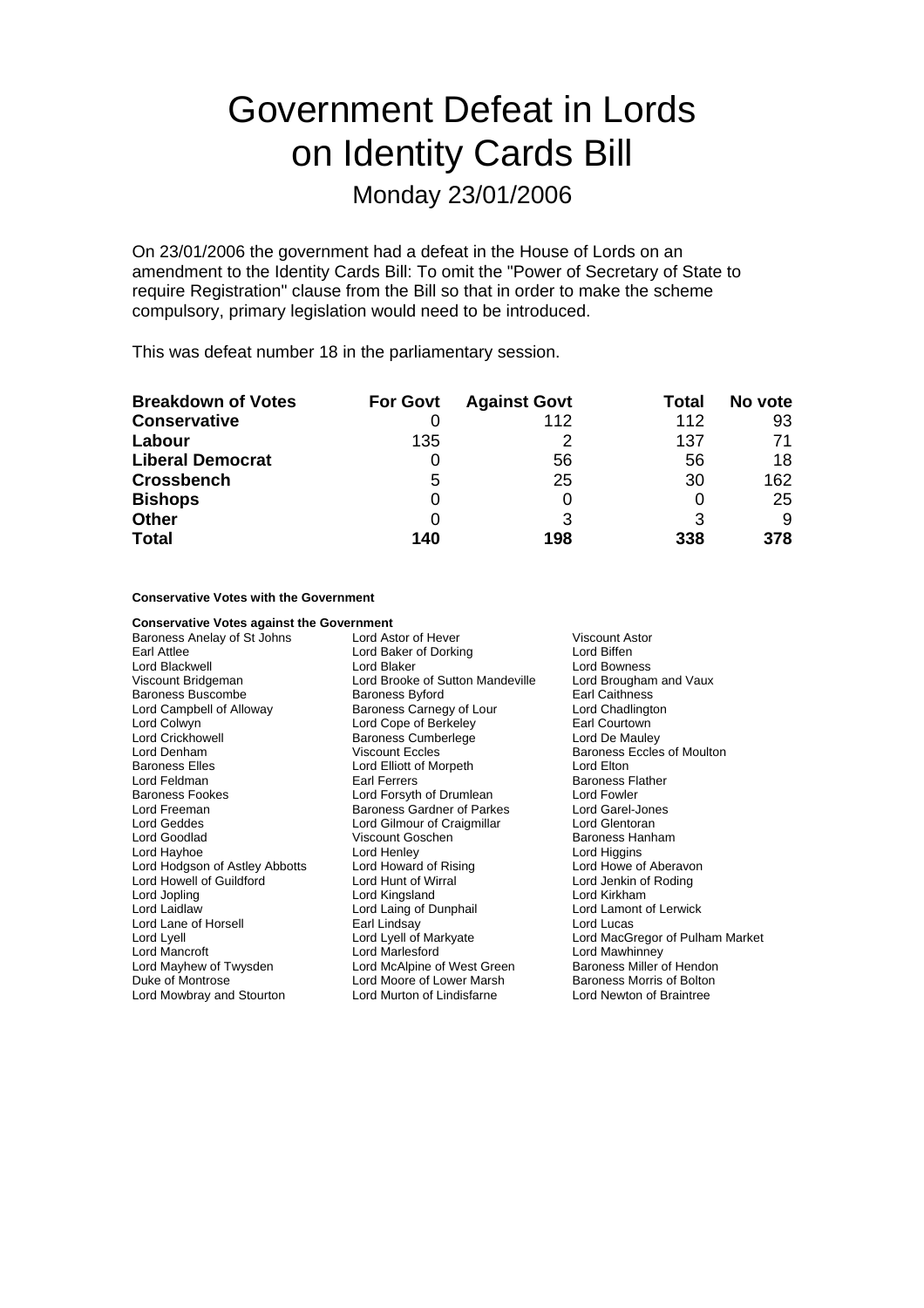Baroness Noakes **Earl Northesk** Earl Northesk Baroness O'Cathain<br>Baroness Park of Monmouth Lord Patten of Barnes **Earl Peel** Baroness Park of Monmouth Lord Patten of Barnes<br>
Lord Pilkington of Oxenford Lord Plumb<br>
Lord Pilkington of Oxenford Lord Plumb Lord Pilkington of Oxenford Lord Plumb Lord Quinton Baroness Rawlings **Communist Club Rees** Lord Rees Lord Renton<br>
Lord Saatchi **Lord Renton Lord Sanderson of Bowden** Baroness Seccombe Lord Saatchi Lord Sanderson of Bowden<br>Earl Selborne Secret Secret Lord Selsdon Earl Selborne **Lord Selsdon** Lord Selsdon **Lord Selsdon** Lord Shaw of Northstead<br>
Lord Skelmersdale **Lord St John of Fawsley** Lord Steinberg Lord Skelmersdale Lord St John of Fawsley Lord Steinber<br>
Lord Stevartby Lord Strathclyde Lord Strathclyde Lord Strathclyde Lord Strathclyde Lord Strathclyde Lord Strathclyde Lord Stewartby Lord Strathclyde<br>
Lord Taylor of Warwick Corp Baroness Thatcher Viscount Ullswater Lord Waddington Lord Wakeham Lord Walker of Worcester Lord Wolfson

### **Labour Votes with the Government**

Lord Bach Lord Barnett Lord Bassam of Brighton<br>
Lord Bernstein of Craigweil Lord Bhattacharvva<br>
Lord Bilston Lord Bilston Lord Bernstein of Craigweil Lord Bhatta<br>
Lord Borrie Cord Bilston Lord Borrie **Lord Bragg Lord Brooke of Alverthorpe**<br>
Lord Brookman **Lord Brooks of Tremorfa** Lord Campbell-Savours Lord Carter Coles Lord Carter of Coles<br>
Lord Clark of Windermere Lord Clarke of Hampstead Lord Clinton-Davis Lord Clark of Windermere<br>Lord Clarke of Hampstead Lord Clarke of Hampstead Lord Clarke of Hampstead Lord Clarke of Hampstead Lord Clarke Lord Corbett of Castle Vale **Baroness Corston Corpus** Lord Cunningham of Felling<br>Baroness David Lord Davies of Coity **Lord Davies of Oldham** Baroness Dean of Thornton-le-Fylde Lord Desai Lord Dixon Lord Drayson **Lord Dubs** Lord Dubs Lord Elder Lord Elder<br>
Lord Evans of Parkside Lord Evans of Temple Guiting Lord Falconer of Thoroton Baroness Farrington of Ribbleton Lord Faulkner of Worcester The Lord Filkin<br>Lord Foster of Bishop Auckland Lord Fvfe of Fairfield The Baroness Gale Lord Foster of Bishop Auckland Lord Fyfe of Fairfield Baroness Gale<br>Lord Gavron Baroness Gibson of Market Rasen Lord Giddens Baroness Golding **Communist Construction Construction** Lord Goldsmith **Baroness Goudie** Baroness Gould of Potternewton Lord Gould of Brookwood Lord Graham of Edmonton Lord Grantchester Lord Grantchester Lord Griffiths of Burry Port Lord Grocott<br>
Lord Harris of Harris of Harrison Lord Harrison Lord Harrison Lord Harrison Lord Harris of Haringey Lord Haworth **Baroness Hayman**<br>
Baroness Hilton of Eggardon **Baroness Holland Baroness Holland Baroness** Hollis of Heigham Baroness Hilton of Eggardon Lord Hogg of Cumbernauld Baroness Hollis of Heigham Baroness Hollis of Heigham Lord Howie of Troon Lord Hughes of Woodside Lord Irvine of Lairg **Baroness Jay of Paddington** Lord Jones<br>
Lord Jordan Lord Lord Judd<br>
Lord Jord King o Lord Jordan Lord Judd Lord Judd Lord Cord Lord King of West Bromwich<br>
Lord Kirkhill Lord Lord Lord Layard Lord Lord Lea of Crondall Lord Levy<br>
Lord Lord Lord Macdonald of Tradeston Lord MacKenzie of Culkein<br>
Lord Lofthouse of Pontefract Lord Macdonald of Tradeston Lord MacKenzie of Culkein Lord Mackenzie of Framwellgate Baroness Massey of Darwen Lord Maxton<br>Baroness McDonagh Baroness McIntosh of Hudnall Lord McKenzie of Luton Lord Mitchell Lord Moonie<br>
Lord Morgan Morgan Baroness Morgan of Huyton Baroness Morris of Yardley Lord Morgan<br>
Lord Morris of Aberavon<br>
Baroness Nicol<br>
Baroness Nicol Lord Morris of Aberavon **Baroness Nicol** Morris Charles Alexandrian Lord O'Neill of Clackmannan<br>
Lord O'Neill of Blackburn Lord O'Neill of Clackmannan Lord Patel of Blackburn **Lord Pendry** Communist Care Baroness Pitkeathley<br>
Baroness Prosser **Baroness Ramsay of** Lord Prys-Davies **Baroness Ramsay of** Baroness Prosser **Lord Prys-Davies** Baroness Ramsay of Cartvale<br>
Lord Randall of St Budeaux Baroness Rendell of Babergh Lord Richard Lord Rooker **Lord Rosser Baroness Royall of Blaisdon** Baroness Scotland of Asthal Lord Sewel Viscount Simon Baroness Symons of Vernham Dean Lord Taylor of Blackburn Lord Temple-<br>Baroness Symons of Vernham Dean Lord Taylor of Blackburn Lord Temple-<br>Baroness Thornton Lord Triesman Lord Triesman Baroness Thornton **Example 2** Lord Triesman **Lord Truscott Container Container Container** Lord Truscott Lord Turnberg Lord Turnberg Lord Tunnicliffe

Baroness Thatcher **Baroness Trumpington**<br> **Lord Waddington**<br>
Lord Wakeham

Lord Adonis<br>
Baroness Andrews
Baroness Andrews
Lord Archer of Sandwell
Baroness Ashton of Upholla
Lord Archer of Sandwell
Baroness Ashton of Upholla Lord Davies of Coity **Lord Davies of Oldham**<br>
Lord Desai **Lord Dixon** Lord Evans of Temple Guiting Exaroness Gibson of Market Rasen Lord Giddens<br>
Lord Goldsmith Baroness Goudie Express Howells of St Davids<br>
Lord Howie of Troon<br>
Lord Hunt of Kings Heath Lord Macdonald of Tradeston Lord MacKer<br>Baroness Massev of Darwen Lord Maxton Baroness McIntosh of Hudnall Baroness Rendell of Babergh Lord Richard Lord Soley<br>
Lord Taylor of Blackburn<br>
Lord Temple-Morris

Baroness Ashton of Upholland Lord Campbell-Savours Lord Lea of Crondall